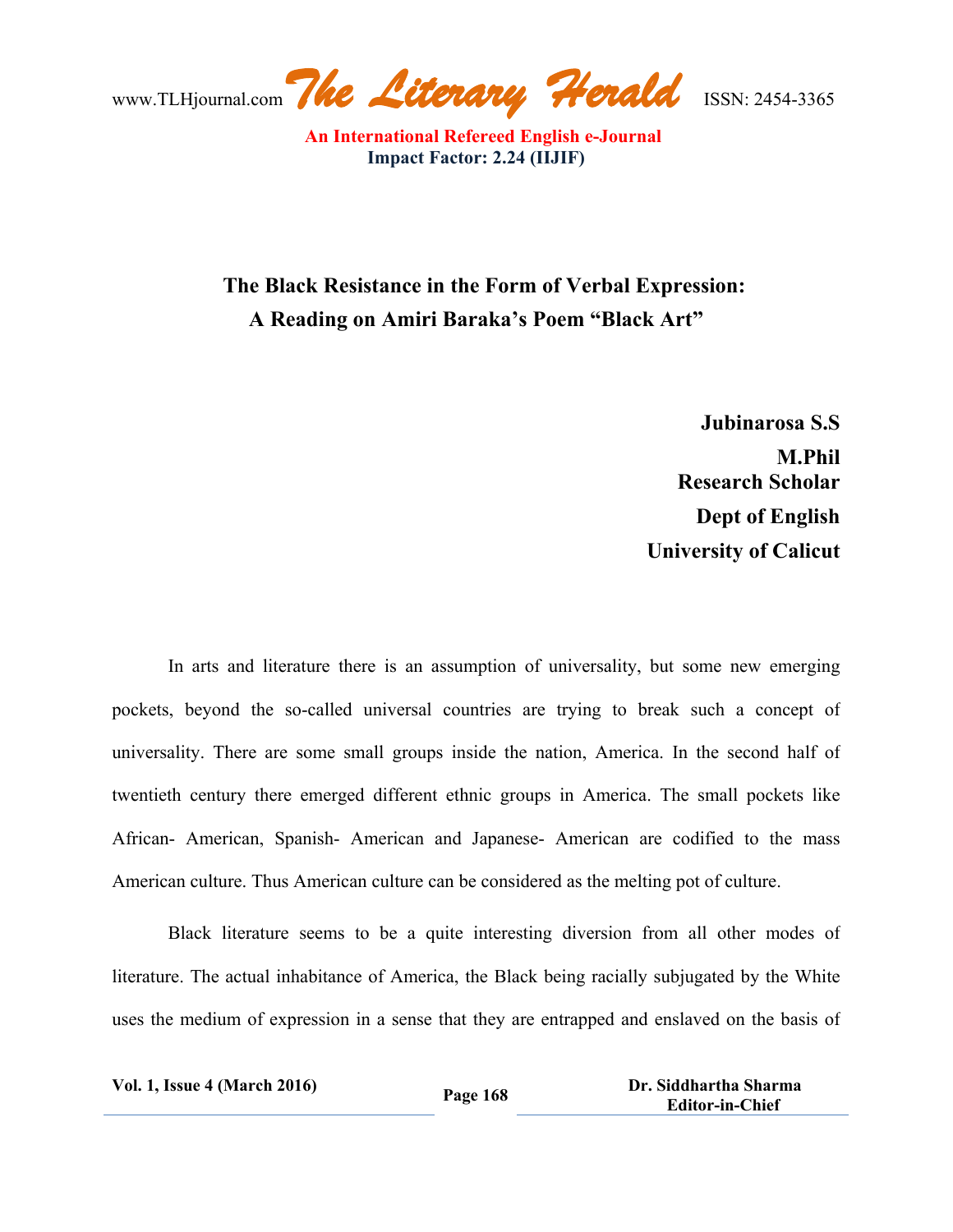www.TLHjournal.com*The Literary Herald*ISSN: 2454-3365

colour. Amiri Baraka's concern investigates all possible ways of interpreting this sense of oppression. Baraka, one of the most respected and most widely published Black writers of his generation felt that America made room for only White obfuscators, not Black ones. He wrote revolutionary poetry and it became more controversial. A poem such as "Black Art" expresses his need to commit the violence required to establish a Black world. "Black Art" quickly became the major poetic manifesto of the Black Art literary Movement and in it, Baraka declaims "we want poems that kill" (19), which coincides with the rise of armed self-defense and slogans such as "Arm yourself or harm yourself" (http://en.wikipedia.org/wiki/Amiri\_Baraka) that promoted confrontation with the white power structure. Rather than using poetry as an escapist mechanism, Baraka sees poetry as a weapon of action. His poetry demands violence against those he felt were responsible for an unjust society. Baraka articulates the words against the White Americans.

The poet raises his voice against the racial discrimination. The poem "Black Art" by Amiri Baraka interconnects art with racial identity. The poem speaks of the issue of racism among black Americans. The dominating white has reached in a realm where they could establish all fields as their own. Art and literature, two different scenarios interconnected are believed to be their areas. "Black Art" represents the protest of the black against this pseudo concept which is idealized by the White. The burden should not be always shared by the White instead the Black too has got the efficiency to be creative.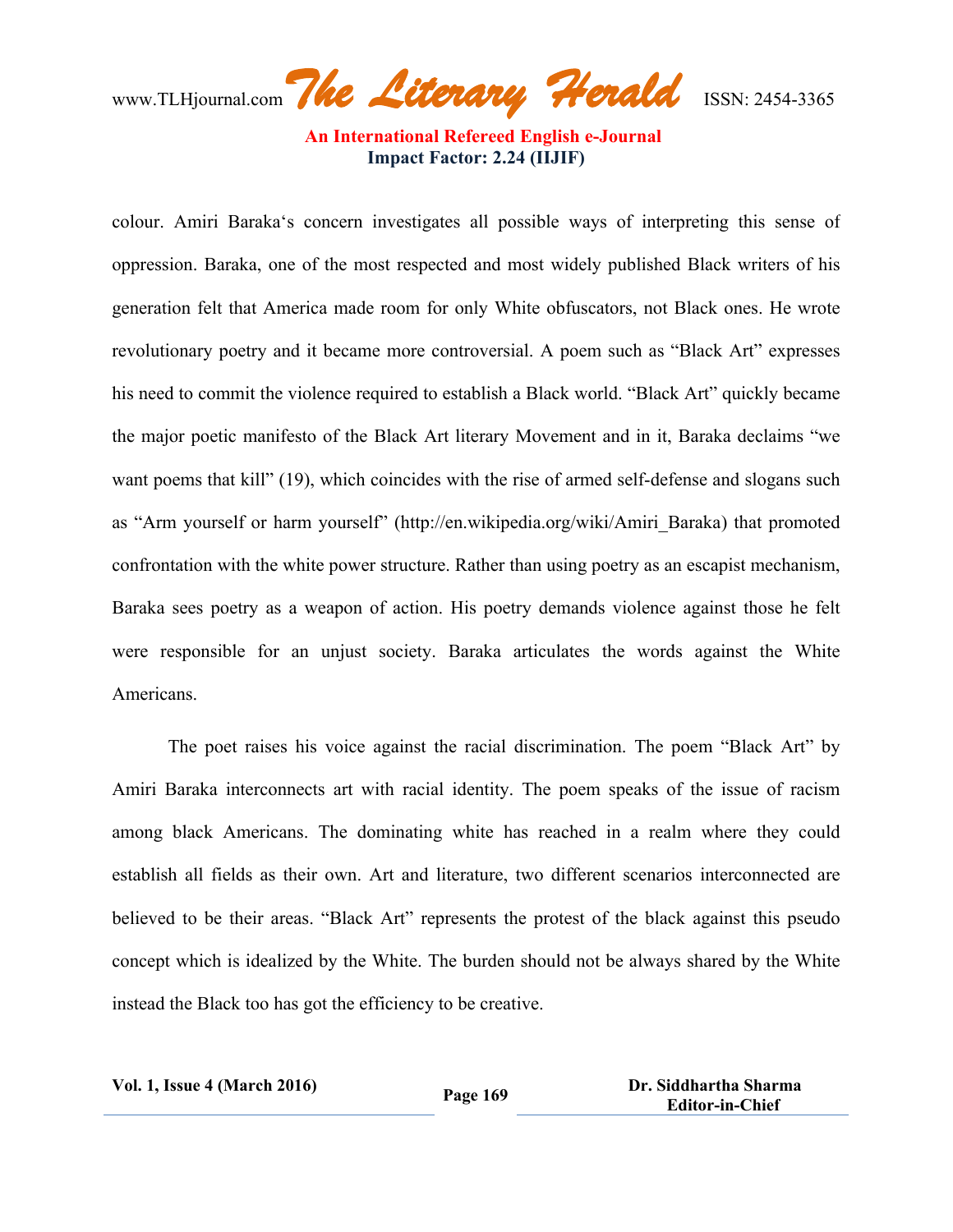www.TLHjournal.com*The Literary Herald*ISSN: 2454-3365

"Black Art" demands a venomous language which is obviously fit to the context. The poem is one of Baraka's nationalist poems, which is an expression of his Black aesthetic striking for its rhetorical violence. The abstract sounds in the poem turned into the actual sounds which try to kill the enemies. The poem itself is to commit the violence which the poet considers necessary for the establishment of the Black world. Baraka declares that the poems are bullshit and the Black poem had to be a vehicle of escape into their own world. The sudden launching of the poem, in first reading strikes as self- criticizing:

Poems are bullshit unless they are

Teeth or trees or lemons piled

Or black ladies dying. On a step

Of Men leaving nickel hearts

Fuck Poems.

## ("Black Art" 1-5)

But the reader is slowly informed that the indication goes further to the White's notion of poetry. Just similar to the rage of Lakdasa Wikkramasinha in "Don't Talk to Me About Mattise", Baraka gets angry with the universal notion of the White being the master of arts.

Wole Soyinka's treatment in the "Telephone Conversation" also is to be read along with this experience. The white lady, abused and severely criticized by her cultural rival is reminded

| <b>Vol. 1, Issue 4 (March 2016)</b> | Page 170 | Dr. Siddhartha Sharma  |
|-------------------------------------|----------|------------------------|
|                                     |          | <b>Editor-in-Chief</b> |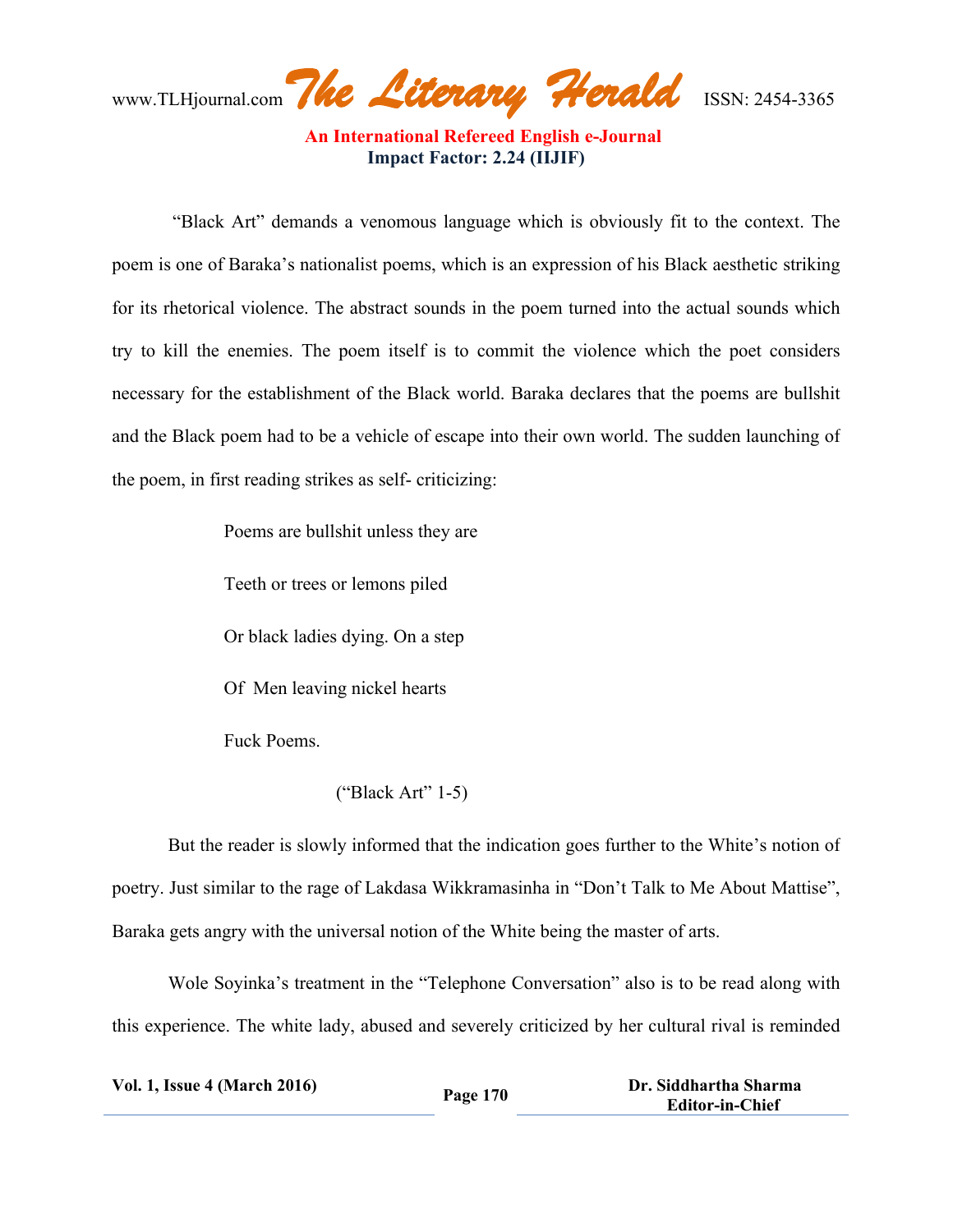www.TLHjournal.com*The Literary Herald*ISSN: 2454-3365

here: "Foolishly, madam -by sitting down, has turned/ My bottom raven black-" ("Telephone") Conversation" 31-32).

The White and the creations of the White are marginalized to be secondary by the Black writers. The primary concern is given to the Black and black literature. The use of the words like "pissing ... hip world" ("Black Art" 9-10) are denoted as the rebellious attitude of the poet's pen contradictory to the much refined and the polished linguistic expression of the White. The urge of the poet invites the reader to the world of primitivism. His suggestion can be shocking, rather thrilling:

"Poems that kill" We want! Whores

Poems that shoot, Assassin poems

Poems that wrestle cops into alleys. Guns

D take their weapons leaving them deadan

Knock off.

## ("Black Art" 19-23)

Sweeping all the romantic and nostalgic notions of poetry away to the dust bin Baraka introduces a stunning definition of poetry which no white poet has ever been experienced: "Dagger poems in the slimy bellies/ Black poems to" ("Black Art" 14-15).

| <b>Vol. 1, Issue 4 (March 2016)</b> | Page 171 | Dr. Siddhartha Sharma  |
|-------------------------------------|----------|------------------------|
|                                     |          | <b>Editor-in-Chief</b> |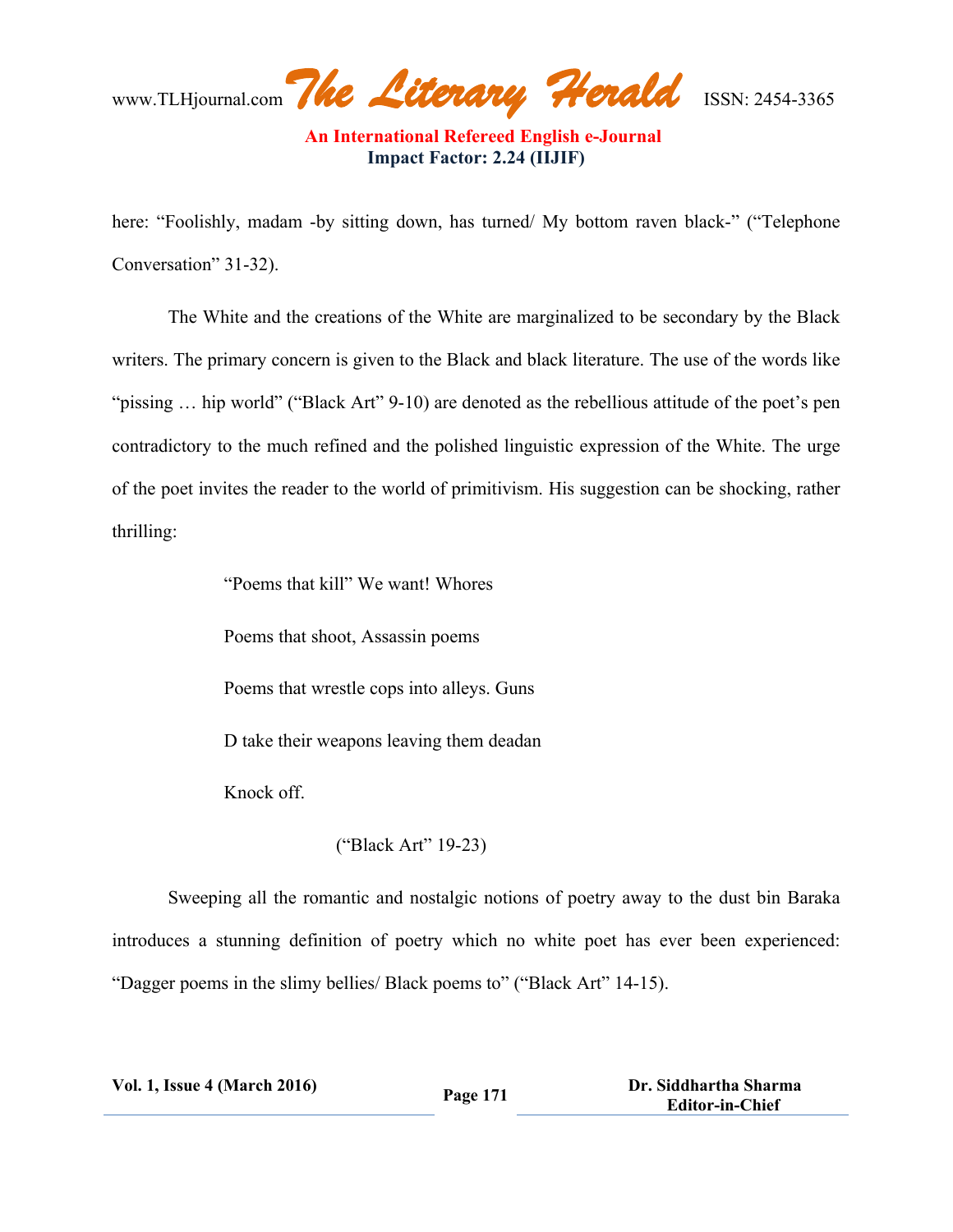www.TLHjournal.com*The Literary Herald*ISSN: 2454-3365

The need for a genuine ethnic creation makes the poet speaks so. He and the society in which he is included are starving without the freedom of expression meanwhile the White fills the belly of everyone with the imposed knowledge. The poem employs suggestions not only of the poem as a plain attacking the enemy but also the death of that enemy. Poetry is not separate from violent struggles of the people and must be a weapon in the struggle. Poems must be daggers and poisonous gas. They are the weapons of those who will accomplish the destruction which will bring in a new world. The poet wishes to strip the Whiteman naked: "Stumbles across the room…/ Strip him naked" ("Black Art" 37-38).

The black identity must lead to the black creative art. It is not the mere imitation of the dominant and monotonous imagination of the White. Poetry must take birth from the womb of fire and it should never be let to rest in the tomb of exploitation:

And a. We want a black poem

Black World

Let the World be a Black poem.

And Let All Black people speak This Poem

Silently

Or LOUD

("Black Art" 50-55)